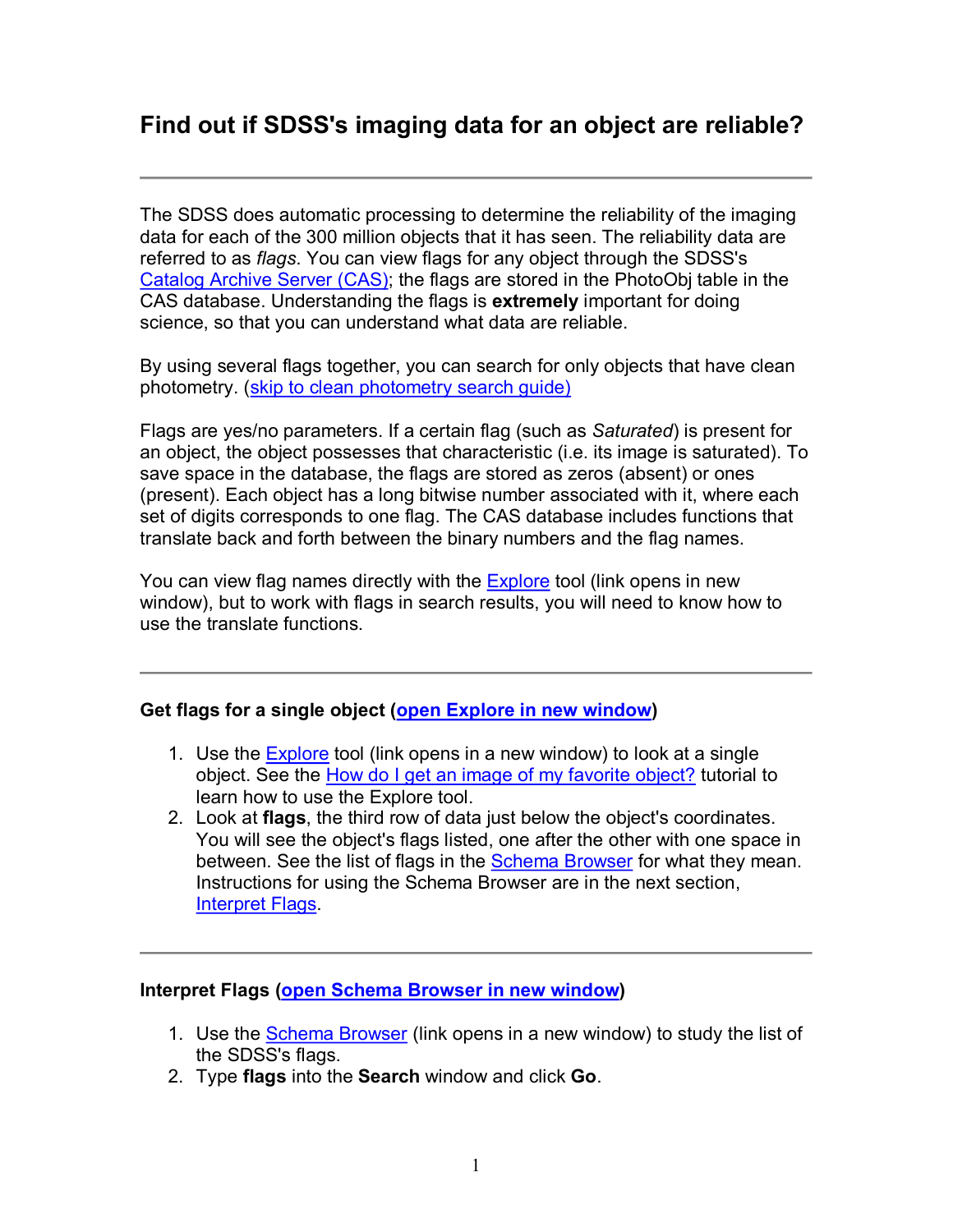- 3. Results of your search will show up in the right-hand window of the Schema Browser. Click on the very first **PhotoObj** link, next to the name **flags**. You will go to the schema browser entry for the PhotoObj view.
- 4. The 13<sup>th</sup> entry in the table is **flags**. Click on the **O** link to the right of **flags**.
- 5. The *Data Values* table shows the name, value, and description of each flag. *Name* is the name of the flag; this is what you will see in the Explore tool. *Value* is the bitmask value for the flag. *Description* is a short description of what the flag means.
- 6. The *Access Functions*, fPhotoFlags and fPhotoFlagsN, are needed to use the flag names in SQL queries.

# **Search for Flags in a Query**

You can search through flags as part of your searches with the Imaging Query Form (link opens in a new window). You can request that the tool return only objects that possess one or more flags, such as searching for moving objects by looking for the *MOVED* flag. Or you can search for only those objects that do not possess certain flags, such as searching for unsaturated objects by checking that the *SATURATED* flag is off.

- 1. Go to the Imaging Query Form. From the astronomers' main page, look under **Search Tools**. For more on how to use the Imaging Query Form, see the quide How do I find data for all objects in a given RA/Dec/Magnitude/Absolute Magnitude range?
- 2. Select any parameters you like on the form, then look at the **Obj Flags** drop-down menus at the bottom of the form.
- 3. To guarantee that your results will possess a certain flag, select the flag from the *At least one of these flags ON* menu. To select more than one flag to check, hold down the CTRL key while selecting.
- 4. To guarantee that your results will not possess a certain flag, select the flag from the *All of these flags OFF* menu. To select more than one flag to check, hold down the CTRL key while selecting.
- 5. The flags will not show up in the search results unless you specifically request them in the *Imaging* menu of the **Parameters to Return** section above. But the flags will be searched, and the search will return only objects that meet your flag criteria.
- 6. Click **Submit Request** to send your query to the database.

## **Search for Flags with SQL**

You can also search through flags as part of your searches using SQL. SQL searches will search for and return flags as long decimal numbers that have been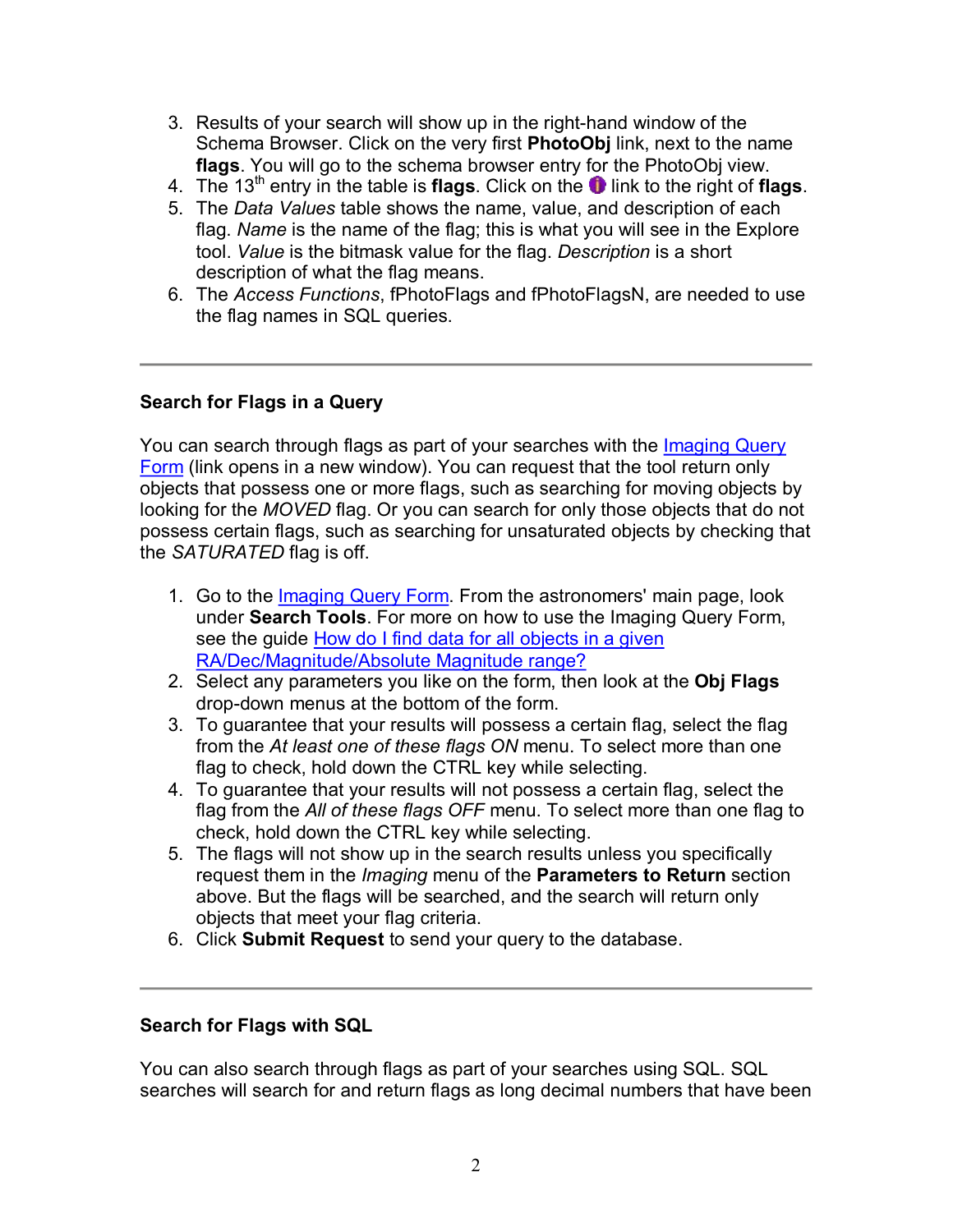converted from binary - but you translate between these numbers and the flag names with the functions dbo.fPhotoFlags and dbo.fPhotoFlagsN.

- 1. Go to the SQL Search tool (opens in new window), under the **Search** menu. To get there from the astronomers' main page, look under **Search Tools**. To get there from the public main page, look for **Search** under **SkyServer tools**.
- 2. To constrain your search based on flags, add one of the following to the WHERE block of your query:
	- 1. To find only objects for which a certain flag is present:

WHERE (p.flags & dbo.fPhotoFlags('*flag*')) > 0

Replace *flag* with the name of the flag you want to search.

For example, this query will find IDs and positions of objects that have been flagged as having moved:

```
SELECT objid, ra, dec 
FROM photoTag 
WHERE (flags & dbo.fPhotoFlags('MOVED')) > 0
```
2. To find only objects for which a certain flag is absent:

WHERE (p.flags & dbo.fPhotoFlags('flag')) = 0

Replace *flag* with the name of the flag you want to search.

For example, this query will screen out IDs and positions of objects that have been flagged as not being saturated:

```
SELECT objid, ra, dec 
FROM photoTag 
WHERE (flags & dbo.fPhotoFlags('SATURATED')) = 0
```
### **Search for Objects with Clean Photometry**

By using several flags together, you can limit your searches to return only objects that have clean photometry, thereby ensuring that you have a good sample. The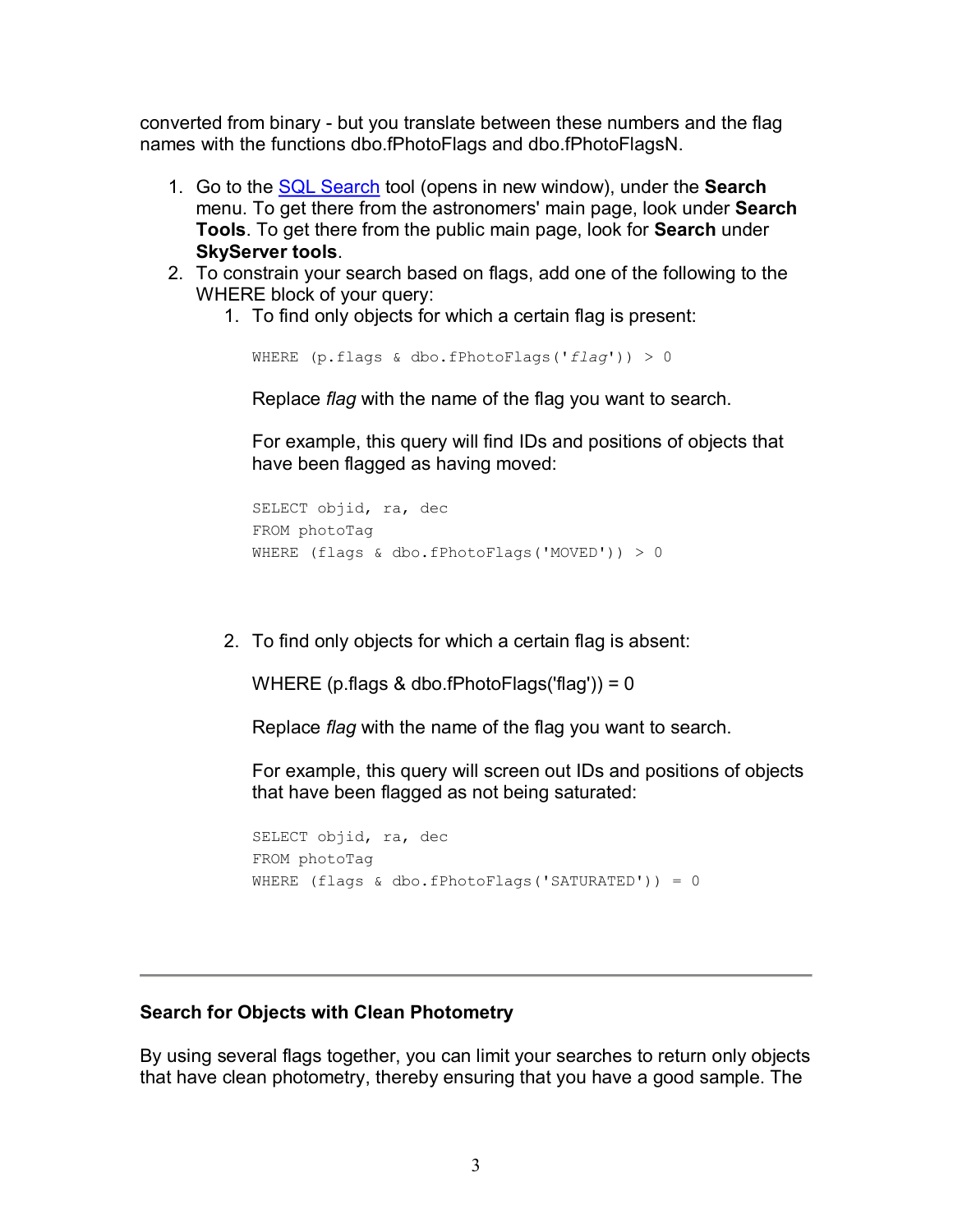flags you use differ depending on whether you are looking at stars or extended objects.

The queries below run slowly. These are test versions that use **TOP 10** to return only the first 10 matching objects. To return all matching objects, remove the top 10 and use the CasJobs batch query system (link opens in a new window), which lets you run queries that take up to 8 hours. Also, note that lines that start with " " are comments that are not executed as SQL statements.

For stars, use the following query to return IDs, positions, colors, and flags:

```
SELECT TOP 10 objid, ra, dec, u, q, r, i, z,
dbo.fPhotoFlagsN(flags) as flags
FROM star 
WHERE ((flags \& 0x10000000) != 0) -- detected in BINNED1
AND ((flags & 0x8100000c00a4) = 0) -- not EDGE, NOPROFILE,
PEAKCENTER, 
      -- NOTCHECKED, PSF_FLUX_INTERP, SATURATED, or BAD_COUNTS_ERROR
AND (((flags & 0x400000000000) = 0) or (psfmagerr q \le 0.2))
       -- not DEBLEND NOPEAK or small PSF error
       -- (substitute psfmagerr in other band as appropriate)
AND (((flags & 0x100000000000) = 0) or (flags & 0x1000) = 0)
```
For extended objects, use the following query to return IDs, positions, colors, and flags:

```
SELECT TOP 10 objid, ra, dec, u, g, r, i, z,
dbo.fPhotoFlagsN(flags) as flags
FROM galaxy 
WHERE ((flags & 0x10000000) != 0) -- detected in BINNED1
AND ((flags & 0 \times 8100000 \text{0}) = 0) -- not NOPROFILE, PEAKCENTER,
       -- NOTCHECKED, PSF FLUX INTERP, SATURATED, or BAD COUNTS ERROR
       -- if you want to accept objects with interpolation problems for
         PSF mags,
```